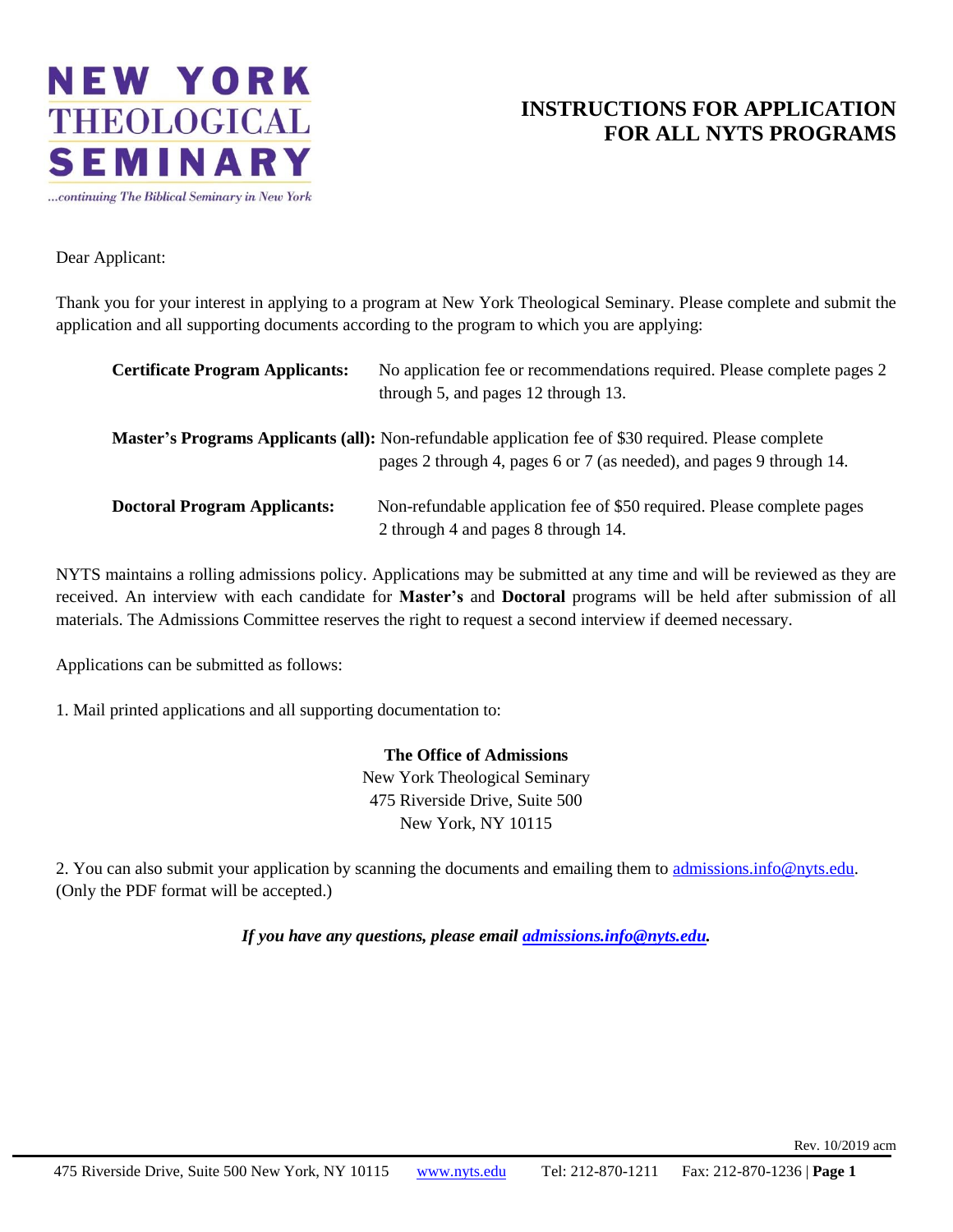

## **APPLICATION FOR NYTS PROGRAMS (Part 1 of 3)**

| К               | Name:                 |
|-----------------|-----------------------|
| <b>Vew York</b> | Date of Application:  |
|                 | Month<br>Year<br>Date |

#### *Please print or type. Please select the program to which you are applying.*

| <b>SITE CODE:</b> (Refer to Page 16 for codes)                                                                                                                                                                |                                                                                                                          |                                |
|---------------------------------------------------------------------------------------------------------------------------------------------------------------------------------------------------------------|--------------------------------------------------------------------------------------------------------------------------|--------------------------------|
| Year of Entrance: Fall 20 Spring 20                                                                                                                                                                           |                                                                                                                          | <b>ATTACH</b>                  |
| <b>MASTER'S PROGRAM APPLICANTS: (\$30 Application Fee):</b>                                                                                                                                                   |                                                                                                                          | <b>COLOR</b>                   |
| MA Pastoral Care & Counseling (MAPCC)                                                                                                                                                                         |                                                                                                                          | <b>PASSPORT</b><br><b>SIZE</b> |
| MA Religious Education (MARE)                                                                                                                                                                                 |                                                                                                                          | <b>PHOTO</b>                   |
| MA Religious Leadership and Administration (MARLA)                                                                                                                                                            | (All Applicants)                                                                                                         |                                |
| MA Youth Ministry (MAYM)                                                                                                                                                                                      |                                                                                                                          |                                |
| Master of Divinity (MDiv)                                                                                                                                                                                     |                                                                                                                          |                                |
| Unclassified (1 semester only)                                                                                                                                                                                |                                                                                                                          |                                |
| Year of Entrance: $\qquad \qquad$ ( ) Fall (Sep)                                                                                                                                                              | $\left( \quad \right)$ Winter (Jan)<br>Spring (Feb)                                                                      | Summer (Jun/Jul/Aug)           |
|                                                                                                                                                                                                               | For a list of available cohorts, please see the Doctor of Ministry Brochure included in your application or available at |                                |
|                                                                                                                                                                                                               | Year of Entrance: Fall 20 _________ Summer Intensive 20 ______                                                           |                                |
| <b>DOCTORAL PROGRAM (DMin) APPLICANTS: (\$50 Application Fee)</b><br>www.nyts.edu/prospective-students/applications-and-forms<br>$\blacktriangleright$ Track and cohort you are applying for:<br><b>TRACK</b> | <b>COHORT</b>                                                                                                            |                                |
| .Congregational Ministry Track                                                                                                                                                                                |                                                                                                                          |                                |
| Leadership Track                                                                                                                                                                                              |                                                                                                                          |                                |
| Multifaith Track                                                                                                                                                                                              |                                                                                                                          |                                |
| Pastoral Care Track                                                                                                                                                                                           |                                                                                                                          |                                |
| () Adam Clayton Powell, Jr. Fellow Track                                                                                                                                                                      |                                                                                                                          |                                |
|                                                                                                                                                                                                               |                                                                                                                          |                                |
|                                                                                                                                                                                                               | How Did You Hear About Us? (Check all that apply) $($ $)$ Newspaper $($ $)$ Website $($ $)$ Radio Station $($ $)$ Church |                                |
| Friend                                                                                                                                                                                                        | Open House () Office of Vocational Discernment                                                                           | Social Media                   |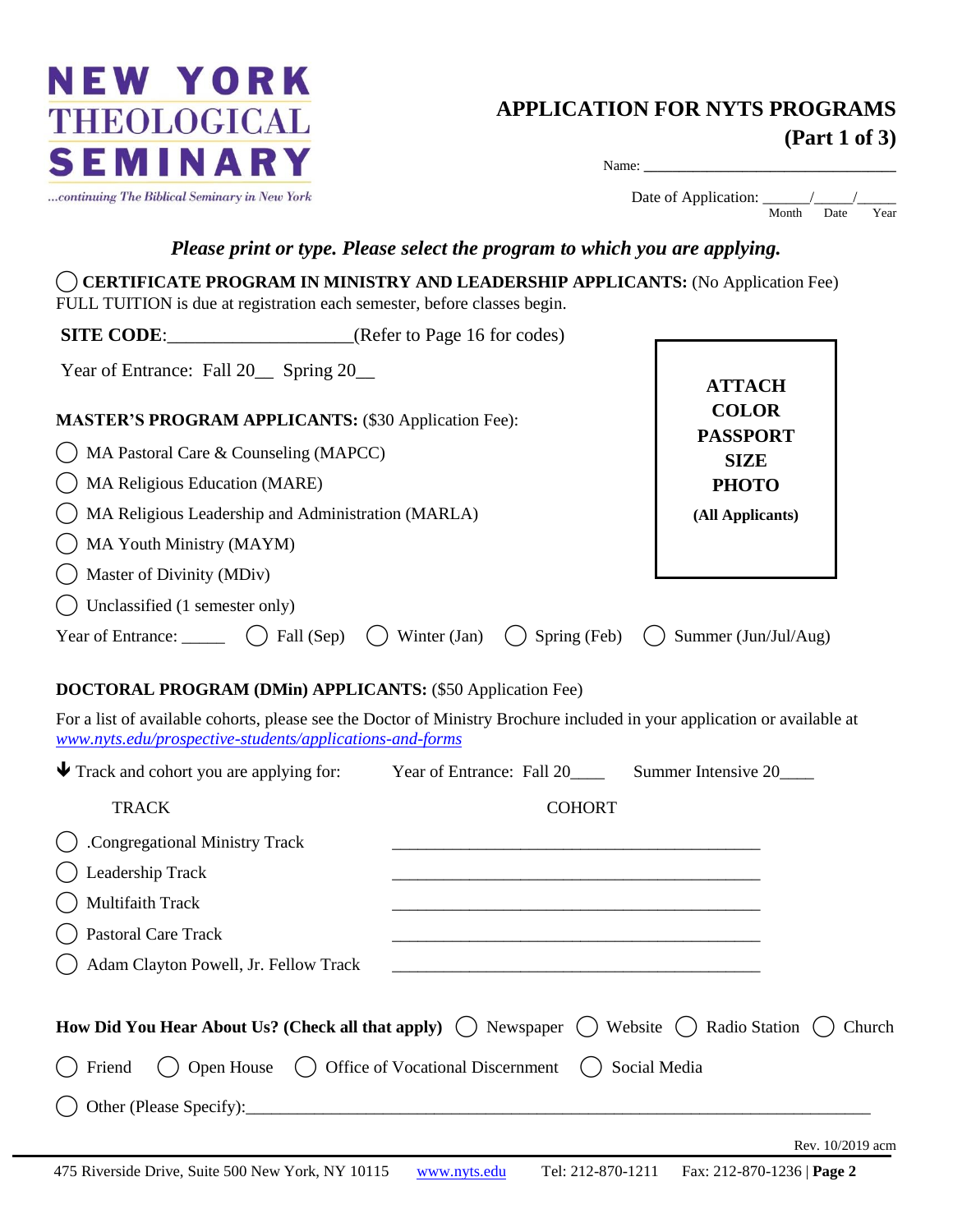...continuing The Biblical Seminary in New York

### **APPLICATION FOR NYTS PROGRAMS (Part 2 of 3)**

|                                                                                                                                                                                                                                      | Month       | Year<br>Date | Gender: Male ___ Female ___ |                  |
|--------------------------------------------------------------------------------------------------------------------------------------------------------------------------------------------------------------------------------------|-------------|--------------|-----------------------------|------------------|
| Applicant's Name (as it should appear on all official records):                                                                                                                                                                      |             |              |                             |                  |
| Last Name                                                                                                                                                                                                                            | First Name  |              | Middle Name                 |                  |
| Number & Street                                                                                                                                                                                                                      | Apt<br>City |              | State                       | Zip              |
|                                                                                                                                                                                                                                      |             |              |                             |                  |
| Tel: $(\_\_\_\_\_\_\_\_\_\_\_\_\$ $\_\_\_\_\_\_\_\_$                                                                                                                                                                                 |             |              | <b>HOME</b>                 |                  |
|                                                                                                                                                                                                                                      |             |              |                             |                  |
| Ethnic Classification: ______ (To assist in completing Federal & State Reports; refer to Page 16 for Code Numbers)                                                                                                                   |             |              |                             |                  |
|                                                                                                                                                                                                                                      |             |              |                             |                  |
|                                                                                                                                                                                                                                      |             |              |                             |                  |
| Marital Status: () Single () Married () Divorced                                                                                                                                                                                     |             | Widowed      |                             |                  |
| Your Occupation: <u>contract and contract and contract and contract and contract and contract and contract and contract and contract and contract and contract and contract and contract and contract and contract and contract </u> |             |              |                             |                  |
|                                                                                                                                                                                                                                      |             |              |                             |                  |
| Number & Street                                                                                                                                                                                                                      |             | City         | <b>State</b>                | Zip              |
|                                                                                                                                                                                                                                      |             |              |                             |                  |
|                                                                                                                                                                                                                                      |             |              |                             |                  |
| Number & Street                                                                                                                                                                                                                      | City        |              | State                       | Zip              |
|                                                                                                                                                                                                                                      |             |              |                             |                  |
|                                                                                                                                                                                                                                      |             |              |                             | Rev. 10/2019 acm |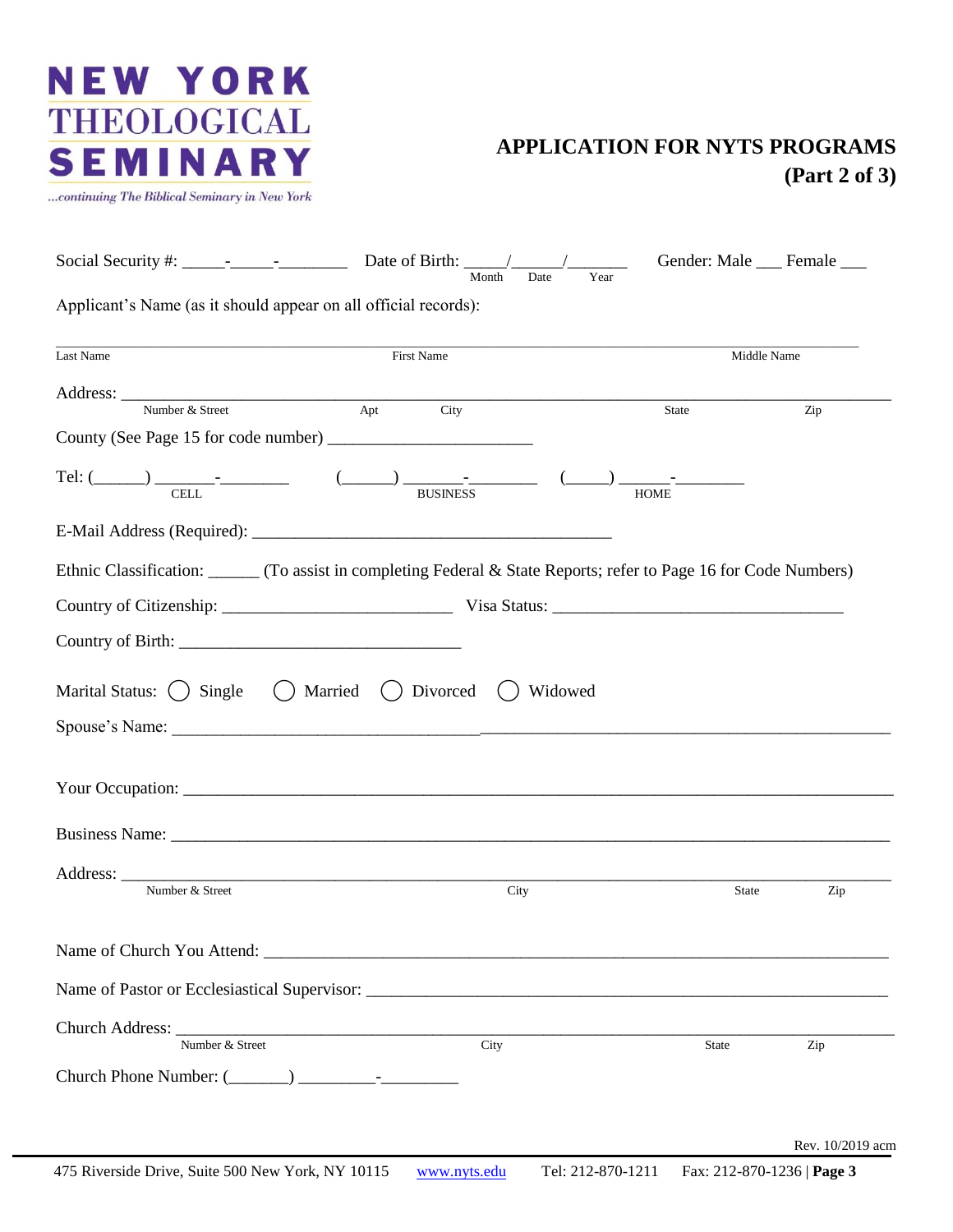

### **APPLICATION FOR NYTS PROGRAMS (Part 3 of 3)**

|                                  | Denominational Affiliation (See Page 15 for Code Number): _______________________                                     |                                                                                                                                                                                                                                      |                     |                                                                                                                          |
|----------------------------------|-----------------------------------------------------------------------------------------------------------------------|--------------------------------------------------------------------------------------------------------------------------------------------------------------------------------------------------------------------------------------|---------------------|--------------------------------------------------------------------------------------------------------------------------|
| <b>Ecclesiastical Status:</b>    | () Ordained Clergy () Licensed Clergy                                                                                 |                                                                                                                                                                                                                                      |                     |                                                                                                                          |
|                                  | <b>Ordained Laity</b>                                                                                                 |                                                                                                                                                                                                                                      |                     |                                                                                                                          |
|                                  |                                                                                                                       |                                                                                                                                                                                                                                      |                     | Please give the contact information of a NY area person who does <b>NOT</b> live with you who will always know where you |
| are:                             |                                                                                                                       |                                                                                                                                                                                                                                      |                     |                                                                                                                          |
|                                  |                                                                                                                       |                                                                                                                                                                                                                                      |                     |                                                                                                                          |
|                                  | Address: Number & Street City                                                                                         |                                                                                                                                                                                                                                      | State               | Zip                                                                                                                      |
|                                  |                                                                                                                       |                                                                                                                                                                                                                                      |                     |                                                                                                                          |
|                                  | Previous Academic and Professional Training (beginning with the most recent)                                          |                                                                                                                                                                                                                                      |                     |                                                                                                                          |
| <b>Institution and Location:</b> |                                                                                                                       | Dates of<br>Attendance:                                                                                                                                                                                                              | Degree<br>Received: | Graduation<br>Date:                                                                                                      |
|                                  | <u> 1989 - Johann Harry Harry Harry Harry Harry Harry Harry Harry Harry Harry Harry Harry Harry Harry Harry Harry</u> | <u> The Communication of the Communication of the Communication of the Communication of the Communication of the Communication of the Communication of the Communication of the Communication of the Communication of the Commun</u> |                     |                                                                                                                          |
|                                  |                                                                                                                       | <u> 1980 - Jan Stein Hermann, fransk politik (d. 1980)</u>                                                                                                                                                                           |                     |                                                                                                                          |
|                                  | Are your transcripts an adequate portrait of your abilities and motivations? $\bigcap$ Yes                            |                                                                                                                                                                                                                                      |                     | No                                                                                                                       |
|                                  | If your answer is "no," please explain on additional sheet.                                                           |                                                                                                                                                                                                                                      |                     |                                                                                                                          |

For information regarding financial aid and eligibility, please visit www.nyts.edu/finaid or contact finaid@nyts.edu.

For DEGREE programs only: It is required that the Test of English as a Foreign Language (TOEFL) be taken by students for whom English is a second language, unless specifically exempted by the Admissions Committee. A minimum score of 80 (iBT) is expected. Information on this test may be obtained from the Educational Testing Service, Princeton, NJ 08541. Test results should be sent directly to the Seminary by ETS.

*"I hereby certify that the information given by me on this application and all supplementary pages is complete and accurate."*

Applicant's Signature: \_\_\_\_\_\_\_\_\_\_\_\_\_\_\_\_\_\_\_\_\_\_\_\_\_\_\_\_\_\_\_\_\_\_\_\_\_\_\_\_\_\_\_\_\_\_\_\_\_\_\_ Date: \_\_\_\_\_\_\_\_\_\_\_\_\_\_\_\_\_\_\_\_\_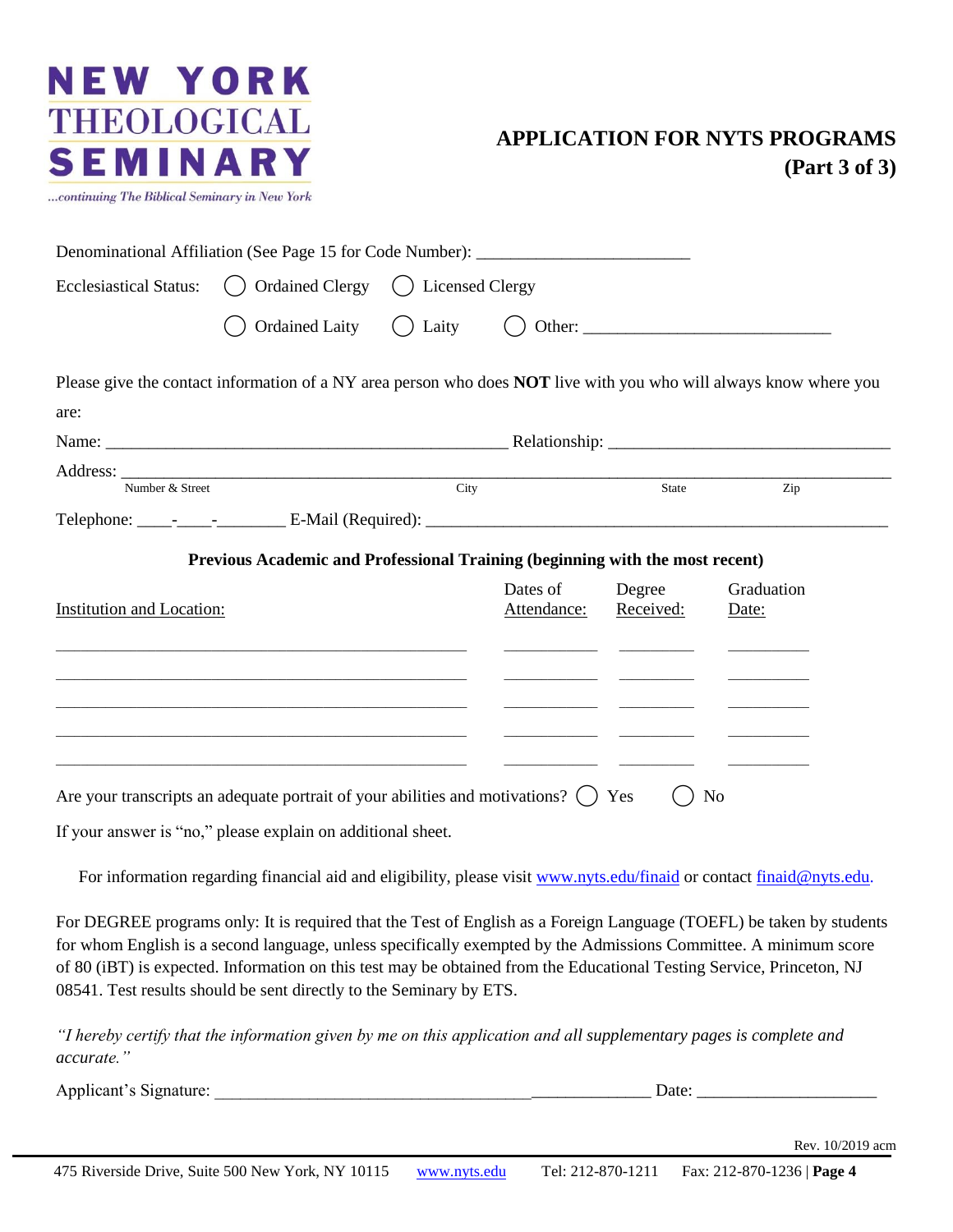

### **CERTIFICATE PROGRAM ESSAY QUESTIONS To Supplement the Program Admissions Application**

**Instructions for Prospective Certificate Program Students**: As a key component of your Application for Admission, please write a short essay (approximately 350 words, using Times New Roman 12-point Font, double spaced) in which you describe your Spiritual Autobiography, integrating the following points:

- 1. The role of your faith in your spiritual walk;
- 2. A significant turning point in your life that impacted your faith journey;
- 3. Why you feel called to take up theological education and how such a decision relates to your ministry and service to your faith community.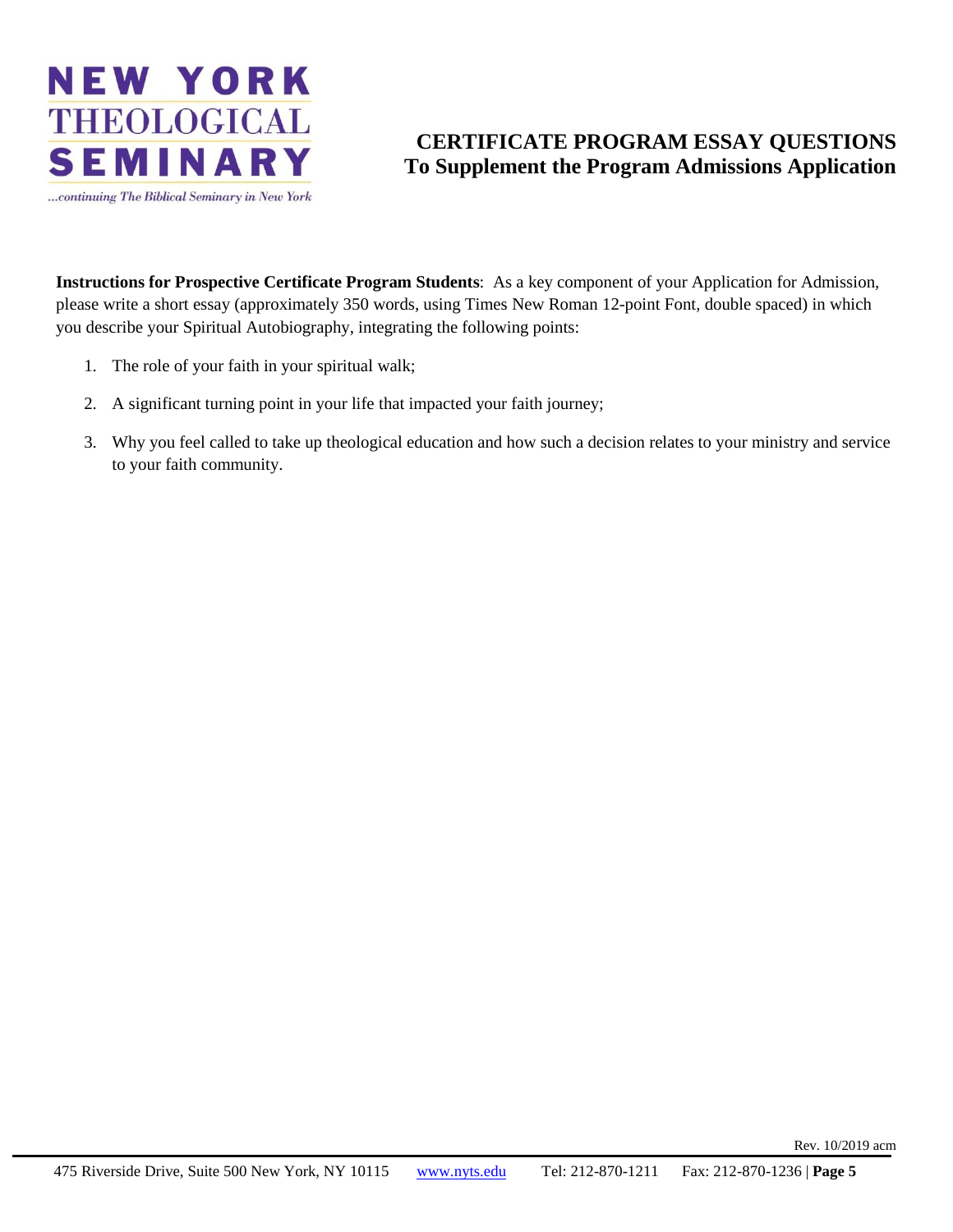

### **MASTER'S ESSAY QUESTIONS To Supplement the Program Admissions Application (Part 1 of 2)**

**Instructions for Prospective Master's Students:** Write an essay by answering **all** of the following questions. You must write one or two paragraphs based on each question. Include your essay with your application.

- 1. State the degree program for which you are applying and provide a statement as to why you are specifically interested in this program.
- 2. Write a paragraph on what you think your calling is at this point in your life.
- 3. Describe your theological understanding, including the following:
	- a. The essential principles of your faith;
	- b. Changes, if any, in your theological understanding over the past five years; and
	- c. Ways scriptural study and reflection help to shape the development of your theology.
- 4. Describe the following, depending on the program for which you are applying:
	- a. **For MDiv Applicants only**: Describe your professional goals and/or goals for ministry, including the following:
		- (a) Your view of ministry in the kind of world in which we live; and
		- (b) Its relationship to crucial social and/or intellectual issues today.
	- b. **For Religious Education Applicants only**: Highlight your educational journey, your teaching experience and goals, and the factors that influenced you to pursue this course of study.
	- c. **For Pastoral Care and Counseling Applicants only**: Describe your understanding of the value of pastoral care and counseling, and on how you perceive it can contribute to personal health and wholeness. Provide specific personal growth experiences in which you have been involved such as clinical pastoral education, encounter groups, group dynamics training, and counseling experiences. In addition, briefly discuss how you understand the relationship between theology, psychology, and culture, particularly how these three areas contribute to the wholeness of the human and its interactions with others.
	- d. **For Youth Ministry Applicants only**: Discuss the factors that have influenced your decision to pursue a graduate course of study in youth ministry at this time, with attention to the following:
		- (a) Your sense of calling to youth ministry
		- (b) The most significant challenge you believe urban youth face today
		- (c) The specific skills and competencies you hope to cultivate within an academic program
	- e. **For Religious Leadership and Administration Applicants Only:** Discuss the critical factors or experiences that have influenced your desire to study leadership and administration from a religious perspective. Please indicate in your narrative how this program will enhance your vocation in a transformative way.
- 5. Describe your personal goals and interests, taking into account the following:
	- a. Fields of knowledge which interests you most;
	- b. Chief interests and activities at the present time, other than those directly related to your profession;
	- c. Leisure time activity;
	- d. Any doctoral degrees you hope to pursue upon graduation and why.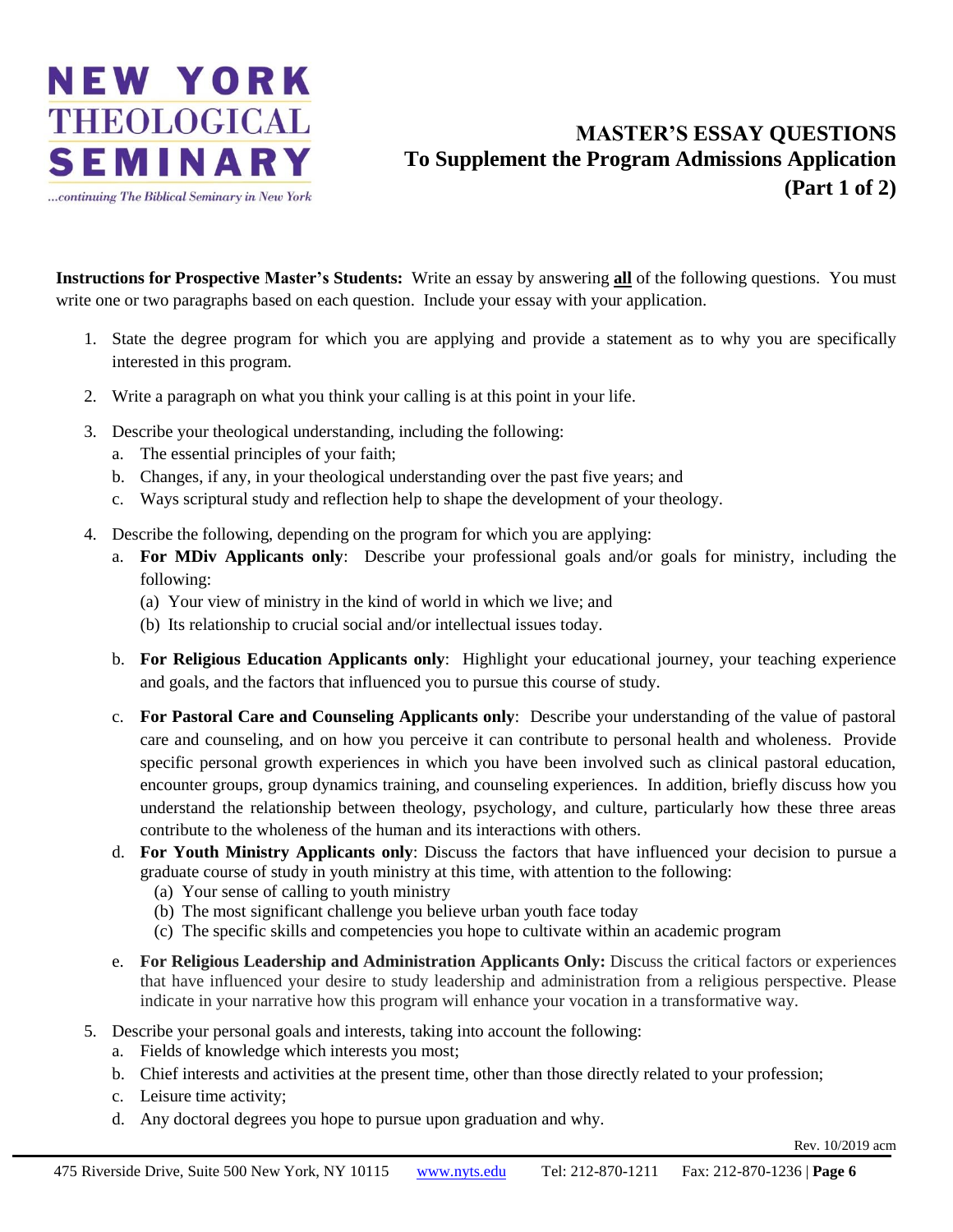

### **MASTER'S ESSAY QUESTIONS To Supplement the Program Admissions Application (Part 2 of 2)**

- 6. Provide a brief summary of your faith journey.
- 7. Provide an evaluation of your own maturity in terms of interpersonal awareness and skill in dealing with difficult and conflict relationships, both personal and professional.
- 8. State the reasons why you wish to pursue this master's degree from New York Theological Seminary.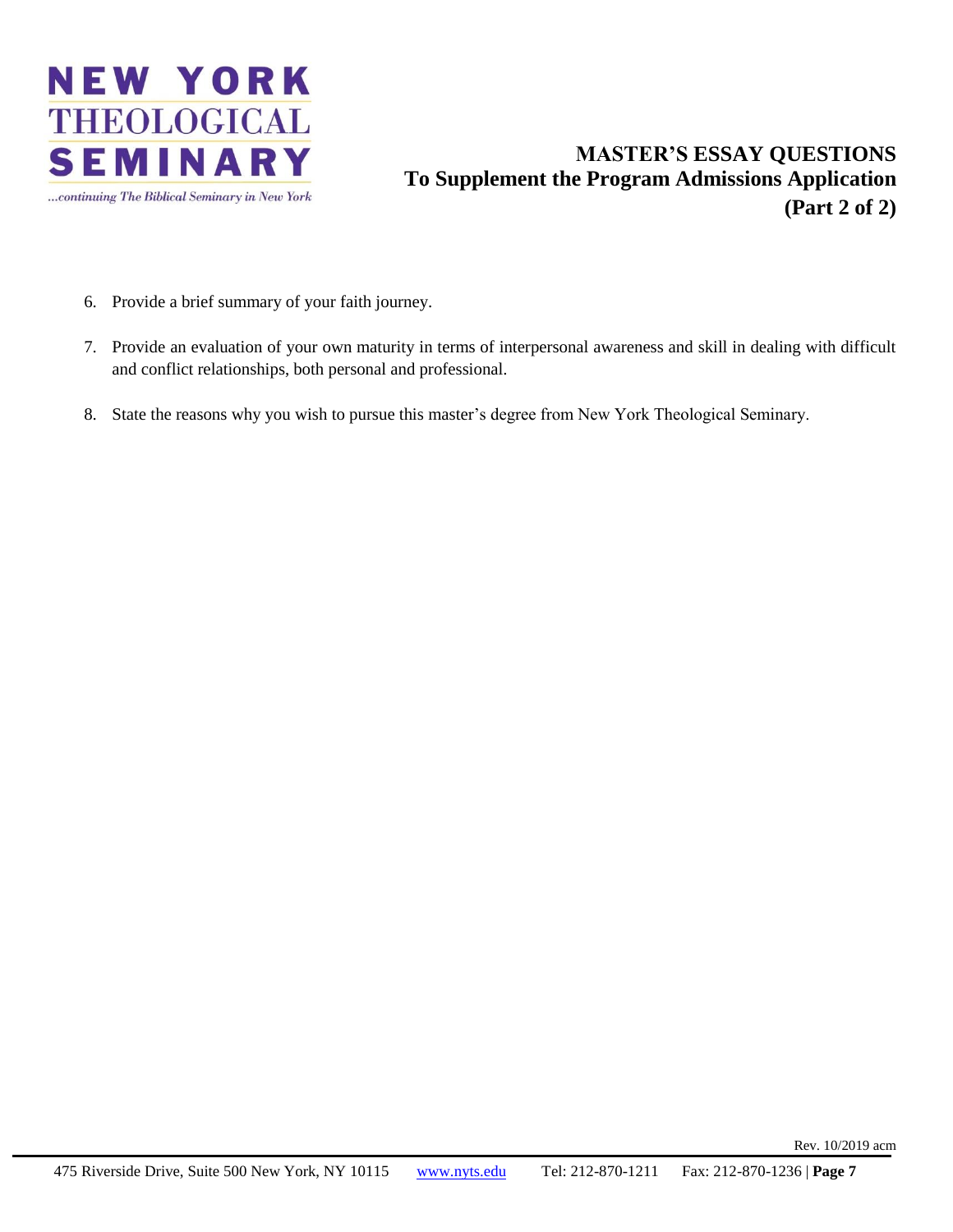

### **DOCTOR OF MINISTRY ESSAY QUESTIONS To Supplement the Program Admissions Application**

**Instructions for Prospective Students:** The Doctor of Ministry Program at New York Theological Seminary offers women and men committed to turning faith into informed practice, the opportunity to explore and realize their calling in the church and in the world. Combining scholarship with skilled field experience, students should be able to ignite transformation to "make a difference" in the communities they serve with the gifts they bring to ministry. To begin this journey, you are to answer the following questions as clearly and succinctly as possible. Consider your response to each question in at least two paragraphs, so that readers can better grasp your hopes for ministry.

- 1. Describe your faith journey and how you regard achievement of the Doctor of Ministry degree as a necessary component in that journey.
- 2. How would you describe your sense of call as expressing your faith and the vision of New York Theological Seminary?
- 3. Define, as concretely as possible, the nature of your ministry and the communities to be served by that ministry.
- 4. What are the goals you hope to reach through your ministry and how do you intend to meet them?
- 5. How do you anticipate evaluating your work in terms of what you hope to achieve so that you are able to measure the effectiveness of your ministry as time goes on?
- 6. If there is one change that you would like to see in a person or in a group due in large measure to your ministry, what might that change be?
- 7. What personal support and financial resources do you enjoy that will help you along the way?
- 8. How much real time can you devote to working for the DMin? Describe how you might adjust/share your responsibilities to accommodate the time necessary to complete the DMin within the three-year period.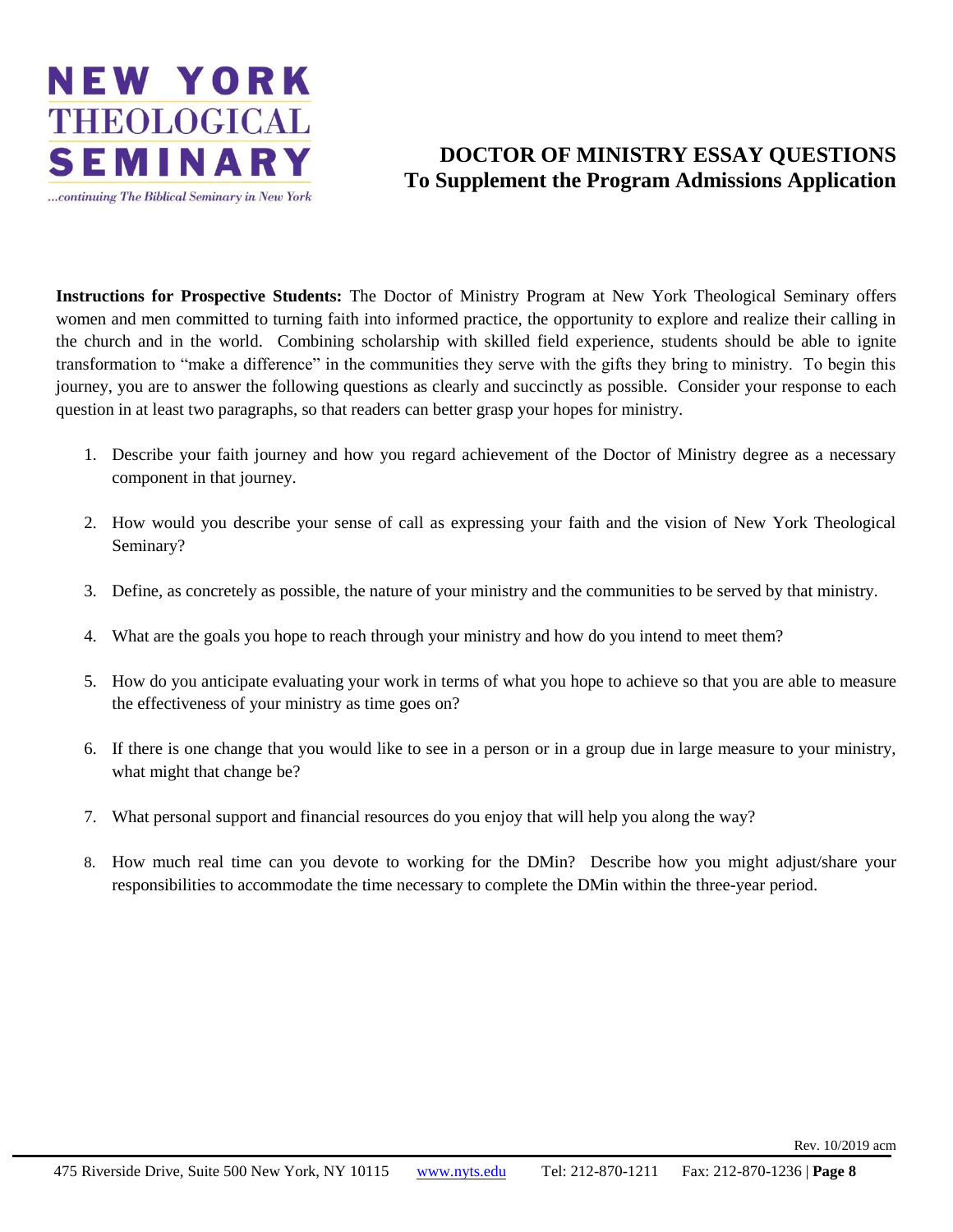...continuing The Biblical Seminary in New York

### **RECOMMENDATION FORM (Master's and Doctoral Applicants)**

Name of Applicant (**Print**)

Last First First Middle

#### **TO THE APPLICANT:**

The Educational Rights and Privacy Act, as amended, allows a candidate for admission to waive his/her rights to access to confidential letters or statements written on his/her behalf if the recommendation is used solely for purposes of admission or financial aid, and if the candidate, upon request, is notified of the names of all persons making such recommendation on her/his behalf. The Seminary does not require that you make such a waiver as a condition for admission or financial aid. Under the legislation, you are free to choose to maintain your right to access to this recommendation or waive that right. Please check and sign one of the following statements:

⃝ I **WAIVE** my right to examine this recommendation.

⃝ I **DO NOT** waive my right to examine this recommendation.

\*\*\*\*\*\*\*\*\*\*\*\*\*\*\*\*\*\*\*\*\*\*\*\*\*\*\*\*\*\*\*\*\*\*\*\*\*\*\*\*\*\*\*\*\*\*\*\*\*\*\*\*\*\*\*\*\*\*\*\*\*\*\*\*\*\*\*\*\*\*\*\*\*\*\*\*\*\*\*\*\*\*\*\*\*\*\*\*\*\*\*\*\*\*\*\*\*\*\*\*\*\*\*\*\*\*\*\*\*\*\*\*\*\*\*\*\*\*\*\*\*\*\*\*\*\*\*\*\*\*\*\*\*\*\*

#### **TO THE RECOMMENDER:**

The person named above, who has applied to this Seminary, has indicated that she/he knows you well enough to request a recommendation. The admissions committee would appreciate a statement from you concerning the applicant's character, personality, capacity for leadership, effectiveness in ministry, commitment to justice, physical stamina, mental and emotional stability, sense of responsibility, intelligence, common sense, and readiness for graduate level professional education. Please rate the applicant in comparison with others of similar age and position whom you have known.

Please use the back of this form and/or other separate sheet and sign on the bottom of this page. The recommendation is to be mailed to the applicant. **Please seal and sign the back flap of the envelope.** The letter will be submitted unopened by the applicant with his/her application.

In the event that it is not possible to send your recommendation to the applicant, it is permissible to send the sealed recommendation directly to the Seminary, Attention to the Registrar's Office.

|                 |      |      |       |              | Rev. 10/2019 acm |
|-----------------|------|------|-------|--------------|------------------|
|                 |      |      |       | Month<br>Day | Year             |
|                 |      |      |       |              |                  |
| Number & Street | Apt# | City | State | Zip          |                  |
|                 |      |      |       |              |                  |
|                 |      |      |       |              |                  |
|                 |      |      |       |              |                  |
|                 |      |      |       |              |                  |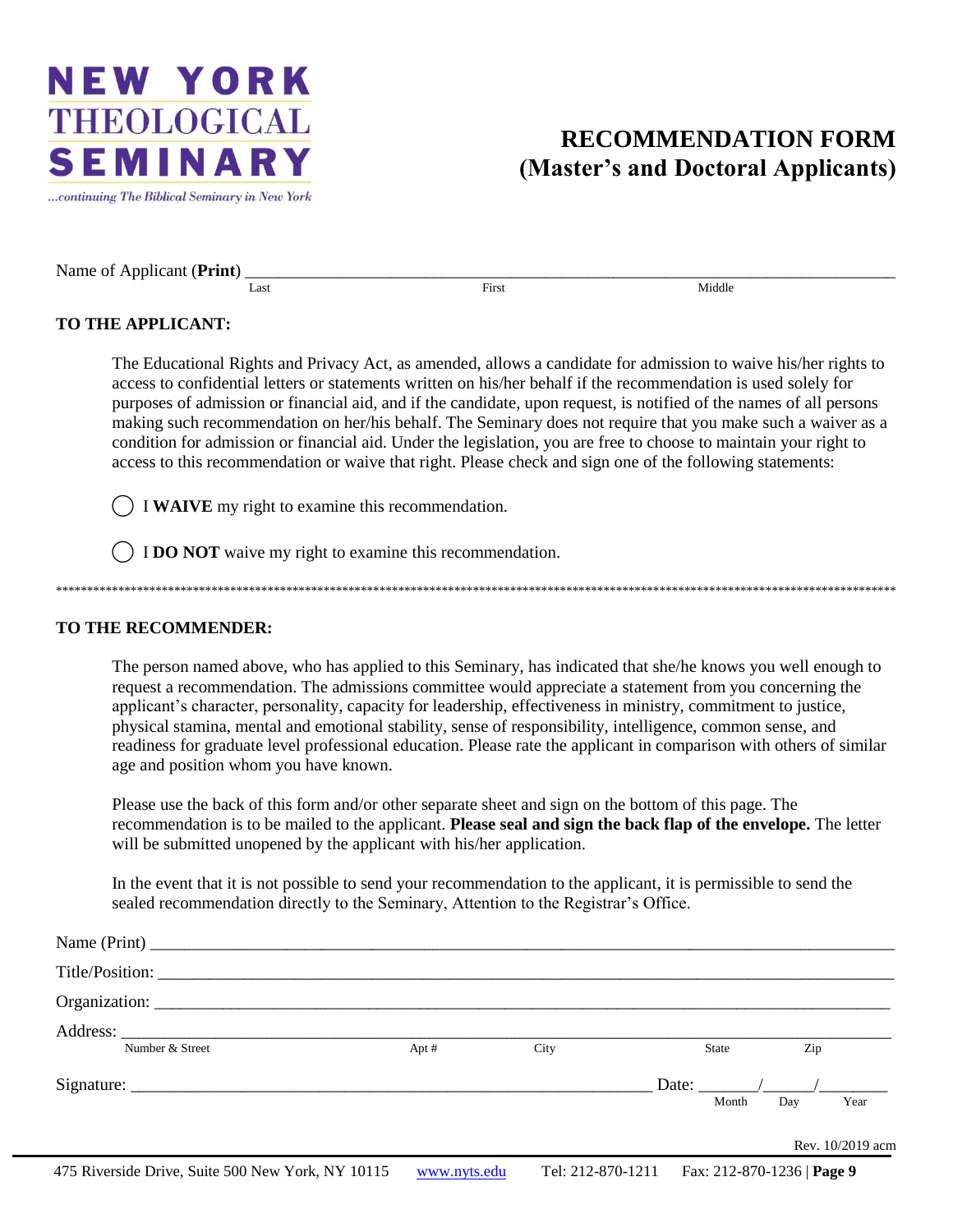...continuing The Biblical Seminary in New York

### **RECOMMENDATION FORM (Master's and Doctoral Applicants)**

Name of Applicant (**Print**)

Last First First Middle

#### **TO THE APPLICANT:**

The Educational Rights and Privacy Act, as amended, allows a candidate for admission to waive his/her rights to access to confidential letters or statements written on his/her behalf if the recommendation is used solely for purposes of admission or financial aid, and if the candidate, upon request, is notified of the names of all persons making such recommendation on her/his behalf. The Seminary does not require that you make such a waiver as a condition for admission or financial aid. Under the legislation, you are free to choose to maintain your right to access to this recommendation or waive that right. Please check and sign one of the following statements:

⃝ I **WAIVE** my right to examine this recommendation.

⃝ I **DO NOT** waive my right to examine this recommendation.

#### **TO THE RECOMMENDER:**

The person named above, who has applied to this Seminary, has indicated that she/he knows you well enough to request a recommendation. The admissions committee would appreciate a statement from you concerning the applicant's character, personality, capacity for leadership, effectiveness in ministry, commitment to justice, physical stamina, mental and emotional stability, sense of responsibility, intelligence, common sense, and readiness for graduate level professional education. Please rate the applicant in comparison with others of similar age and position whom you have known.

\*\*\*\*\*\*\*\*\*\*\*\*\*\*\*\*\*\*\*\*\*\*\*\*\*\*\*\*\*\*\*\*\*\*\*\*\*\*\*\*\*\*\*\*\*\*\*\*\*\*\*\*\*\*\*\*\*\*\*\*\*\*\*\*\*\*\*\*\*\*\*\*\*\*\*\*\*\*\*\*\*\*\*\*\*\*\*\*\*\*\*\*\*\*\*\*\*\*\*\*\*\*\*\*\*\*\*\*\*\*\*\*\*\*\*\*\*\*\*\*\*\*\*\*\*\*\*\*\*\*\*\*\*\*\*

Please use the back of this form and/or other separate sheet and sign on the bottom of this page. The recommendation is to be mailed to the applicant. **Please seal and sign the back flap of the envelope.** The letter will be submitted unopened by the applicant with his/her application.

In the event that it is not possible to send your recommendation to the applicant, it is permissible to send the sealed recommendation directly to the Seminary, Attention to the Registrar's Office.

| Number & Street | Apt # | City | State | Zip |                  |
|-----------------|-------|------|-------|-----|------------------|
|                 |       |      |       |     |                  |
|                 |       |      | Month | Day | Year             |
|                 |       |      |       |     |                  |
|                 |       |      |       |     | Rev. 10/2019 acm |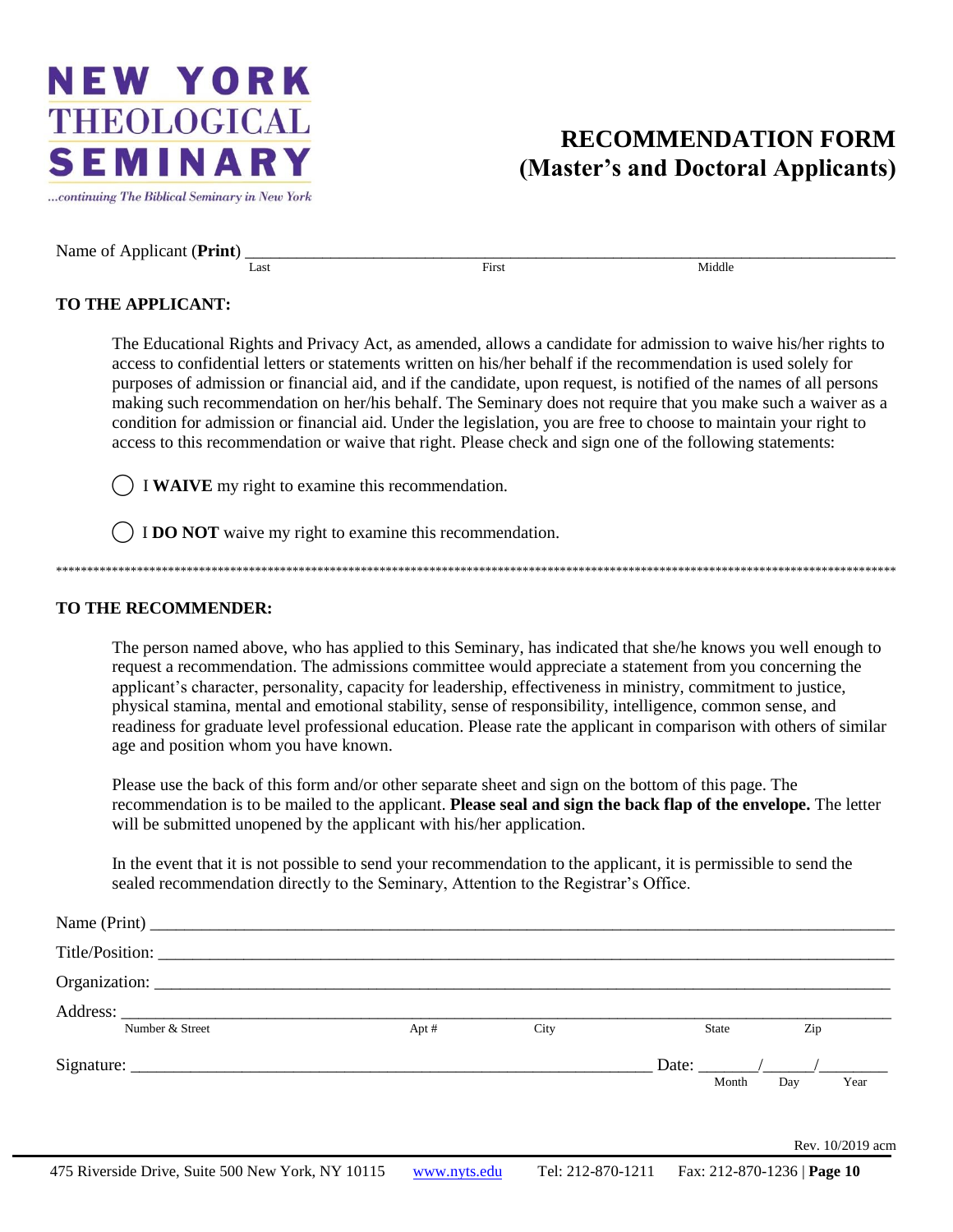...continuing The Biblical Seminary in New York

### **RECOMMENDATION FORM (Master's and Doctoral Applicants)**

Name of Applicant (**Print**)

Last First First Middle

#### **TO THE APPLICANT:**

The Educational Rights and Privacy Act, as amended, allows a candidate for admission to waive his/her rights to access to confidential letters or statements written on his/her behalf if the recommendation is used solely for purposes of admission or financial aid, and if the candidate, upon request, is notified of the names of all persons making such recommendation on her/his behalf. The Seminary does not require that you make such a waiver as a condition for admission or financial aid. Under the legislation, you are free to choose to maintain your right to access to this recommendation or waive that right. Please check and sign one of the following statements:

⃝ I **WAIVE** my right to examine this recommendation.

⃝ I **DO NOT** waive my right to examine this recommendation.

#### **TO THE RECOMMENDER:**

The person named above, who has applied to this Seminary, has indicated that she/he knows you well enough to request a recommendation. The admissions committee would appreciate a statement from you concerning the applicant's character, personality, capacity for leadership, effectiveness in ministry, commitment to justice, physical stamina, mental and emotional stability, sense of responsibility, intelligence, common sense, and readiness for graduate level professional education. Please rate the applicant in comparison with others of similar age and position whom you have known.

\*\*\*\*\*\*\*\*\*\*\*\*\*\*\*\*\*\*\*\*\*\*\*\*\*\*\*\*\*\*\*\*\*\*\*\*\*\*\*\*\*\*\*\*\*\*\*\*\*\*\*\*\*\*\*\*\*\*\*\*\*\*\*\*\*\*\*\*\*\*\*\*\*\*\*\*\*\*\*\*\*\*\*\*\*\*\*\*\*\*\*\*\*\*\*\*\*\*\*\*\*\*\*\*\*\*\*\*\*\*\*\*\*\*\*\*\*\*\*\*\*\*\*\*\*\*\*\*\*\*\*\*\*\*\*

Please use the back of this form and/or other separate sheet and sign on the bottom of this page. The recommendation is to be mailed to the applicant. **Please seal and sign the back flap of the envelope.** The letter will be submitted unopened by the applicant with his/her application.

In the event that it is not possible to send your recommendation to the applicant, it is permissible to send the sealed recommendation directly to the Seminary, Attention to the Registrar's Office.

| Title/Position: |       |      |       |                       |                  |
|-----------------|-------|------|-------|-----------------------|------------------|
|                 |       |      |       |                       |                  |
|                 |       |      |       |                       |                  |
| Number & Street | Apt # | City | State | Zip                   |                  |
|                 |       |      |       | Date: $\frac{1}{2}$ / |                  |
|                 |       |      | Month | Day                   | Year             |
|                 |       |      |       |                       |                  |
|                 |       |      |       |                       | Rev. 10/2019 acm |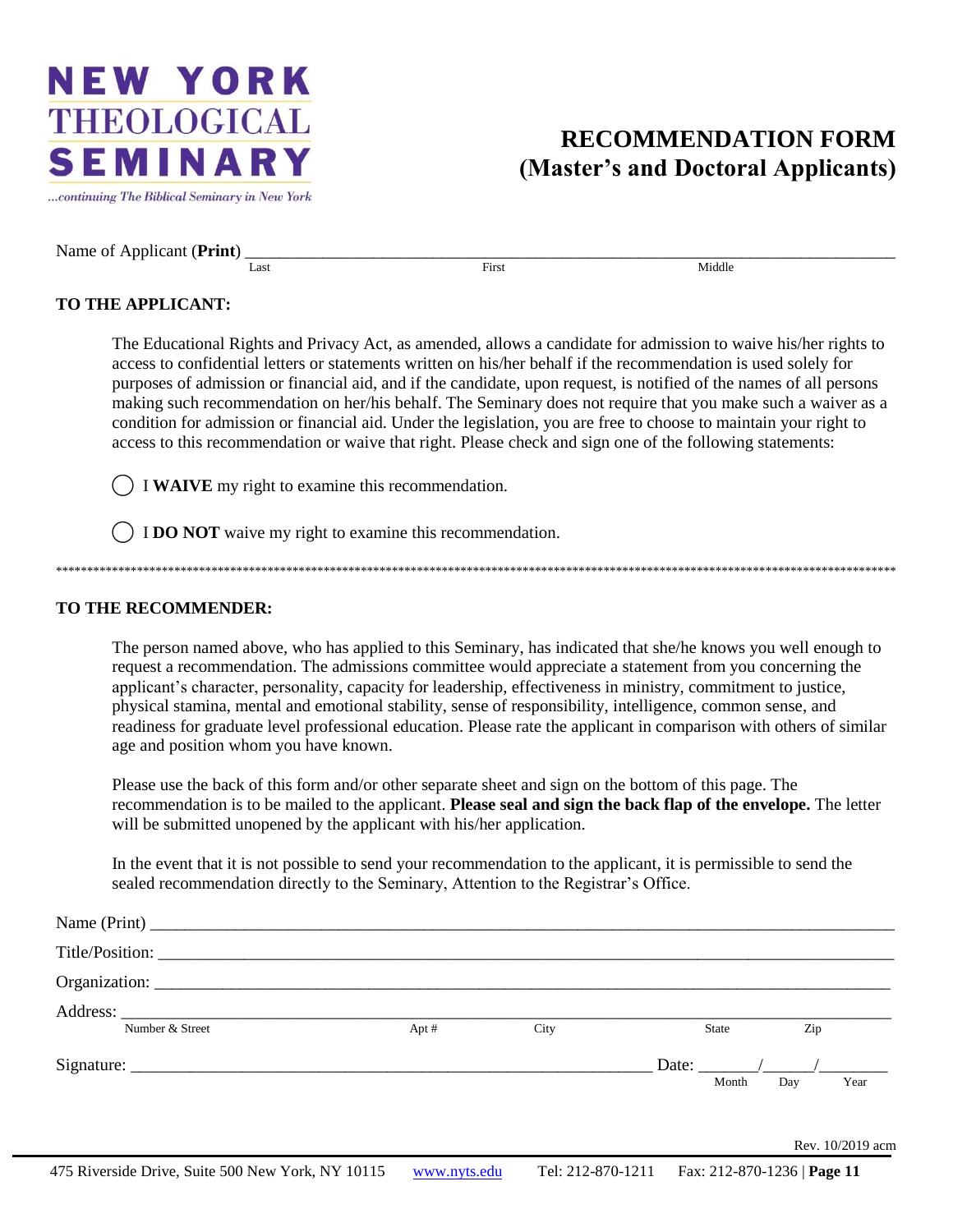### **STUDENT IMMUNIZATION RECORD FORM**

...continuing The Biblical Seminary in New York

| N.<br><b>Name</b> |      |              |        | าน เ<br>.<br>$\sim$ |                                                          |     |      |
|-------------------|------|--------------|--------|---------------------|----------------------------------------------------------|-----|------|
|                   | Last | <b>First</b> | Middle |                     | Month<br>the contract of the contract of the contract of | Day | Year |

New York State Public Health Law 2165 requires post-secondary students to prove immunization or protection against measles, mumps and rubella. Persons born PRIOR to **January 1, 1957** are exempt from this requirement.

**NOTE: MMR Vaccine** is recommended for all measles vaccine doses to provide increased protection against all three vaccine-preventable diseases: measles, mumps and rubella.

#### **REQUIRED: Measles (Rubeola) Immunity** – Must have **ONE** of the following:

| 15 months of age.                                                                           | Both dates must be given after 1967 and the first immunization after the first birthday and the second on or after |
|---------------------------------------------------------------------------------------------|--------------------------------------------------------------------------------------------------------------------|
|                                                                                             |                                                                                                                    |
|                                                                                             |                                                                                                                    |
|                                                                                             |                                                                                                                    |
| <b>REQUIRED: Rubella (German Measles) Immunity</b> – Must have <b>ONE</b> of the following: |                                                                                                                    |
| (Must be on or after the first birthday)                                                    |                                                                                                                    |
| Physician diagnosis is not acceptable.                                                      |                                                                                                                    |
| <b>REQUIRED: Mumps Immunity – Must have ONE of following:</b>                               |                                                                                                                    |
| the first birthday)                                                                         |                                                                                                                    |
|                                                                                             |                                                                                                                    |
|                                                                                             |                                                                                                                    |
|                                                                                             |                                                                                                                    |
|                                                                                             |                                                                                                                    |
|                                                                                             | <b>Doctor's Seal or Stamp</b>                                                                                      |
| Year<br>Month<br>Day                                                                        |                                                                                                                    |
|                                                                                             | Rev. 10/2019 acm                                                                                                   |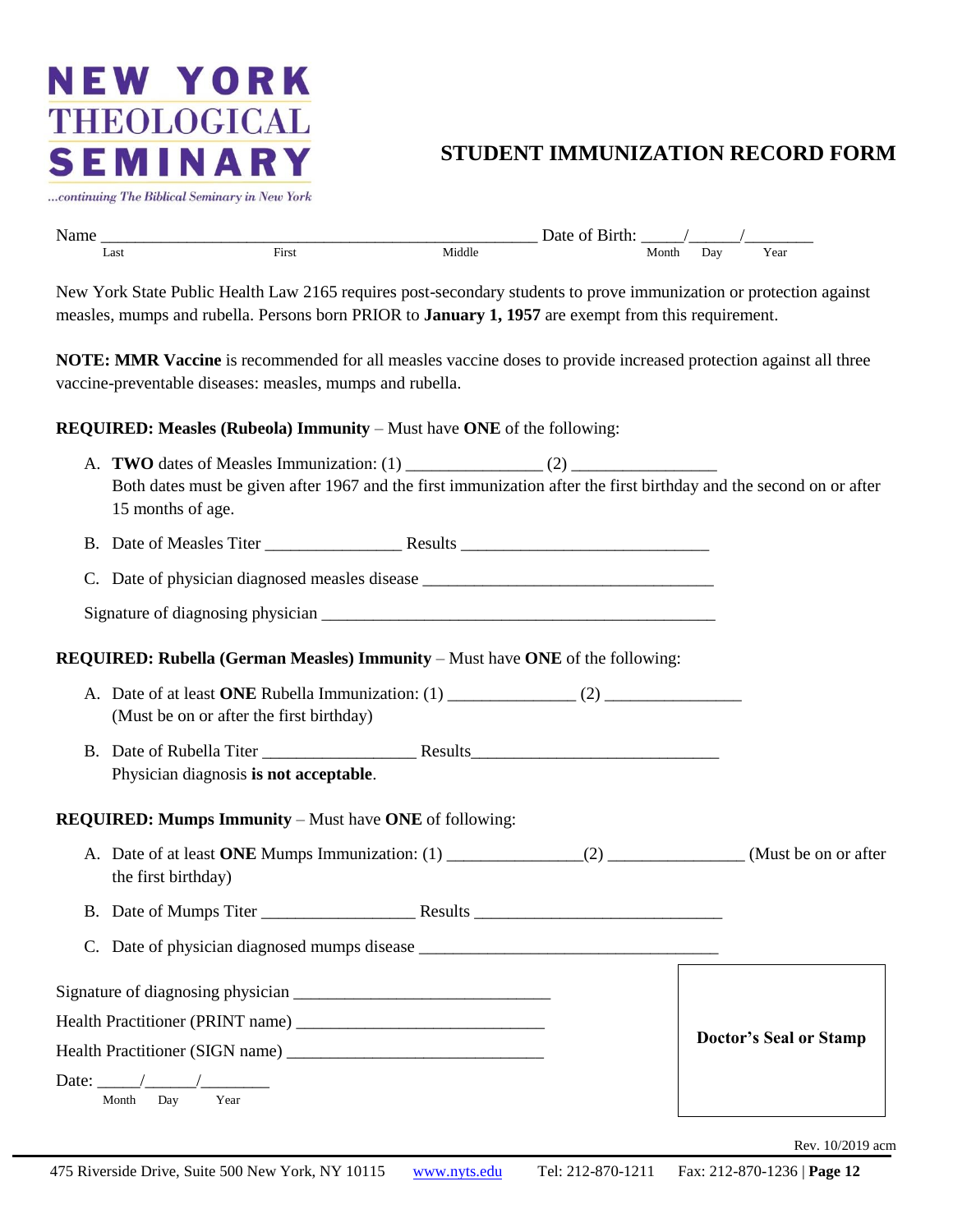

### **STUDENT VERIFICATION REGARDING HEALTH INSURANCE COVERAGE**

**As part of your enrollment and registration at New York Theological Seminary, we are required by state and federal law to confirm that you have health insurance coverage. Therefore, please complete this form and send it with the application package. Thank you for your prompt cooperation.**

| Name:                                                                                                                                                                                                                                                                                |          |            |                                             |                  |                  |
|--------------------------------------------------------------------------------------------------------------------------------------------------------------------------------------------------------------------------------------------------------------------------------------|----------|------------|---------------------------------------------|------------------|------------------|
| Last Name                                                                                                                                                                                                                                                                            |          | First Name |                                             | Middle Name      |                  |
|                                                                                                                                                                                                                                                                                      |          |            |                                             |                  |                  |
| Number & Street                                                                                                                                                                                                                                                                      | Apt. $#$ | City       |                                             | <b>State</b>     | Zip              |
|                                                                                                                                                                                                                                                                                      |          |            | <u> 1999 - John Harrison, film andrew f</u> |                  |                  |
|                                                                                                                                                                                                                                                                                      |          |            | Cell                                        |                  |                  |
|                                                                                                                                                                                                                                                                                      |          |            |                                             |                  |                  |
| YES, I DO have current health insurance coverage from the following provider:                                                                                                                                                                                                        |          |            |                                             |                  |                  |
|                                                                                                                                                                                                                                                                                      |          |            |                                             |                  |                  |
|                                                                                                                                                                                                                                                                                      |          |            |                                             |                  |                  |
| Address: Number & Street City                                                                                                                                                                                                                                                        |          |            | State                                       | $\overline{Zip}$ |                  |
|                                                                                                                                                                                                                                                                                      |          |            |                                             |                  |                  |
|                                                                                                                                                                                                                                                                                      |          |            |                                             |                  |                  |
|                                                                                                                                                                                                                                                                                      |          |            |                                             |                  |                  |
| NO, I DO NOT have current health insurance coverage. I understand that I am required to have such coverage while<br>enrolled at New York Theological Seminary. Therefore, I have applied for coverage from (please check one), and will<br>notify NYTS as soon as I obtain coverage. |          |            |                                             |                  |                  |
| New York State Family Health Plan (www.health.state.ny.us)                                                                                                                                                                                                                           |          |            |                                             |                  |                  |
| Voluntary International Student Scholar Medical Insurance (www.studentresources.com)                                                                                                                                                                                                 |          |            |                                             |                  |                  |
| Other (please specify below)                                                                                                                                                                                                                                                         |          |            |                                             |                  |                  |
|                                                                                                                                                                                                                                                                                      |          |            |                                             |                  |                  |
|                                                                                                                                                                                                                                                                                      |          |            |                                             |                  |                  |
| Address City<br>Number & Street                                                                                                                                                                                                                                                      | City     |            | <b>State</b>                                | Zip              |                  |
| "I certify that the information I have provided above is accurate, and understand that my enrollment at New York<br>Theological Seminary may be jeopardized by inaccurate or misleading information."                                                                                |          |            |                                             |                  |                  |
| Student's Signature: 2008 and 2008 and 2008 and 2008 and 2008 and 2008 and 2008 and 2008 and 2008 and 2008 and 2008 and 2008 and 2008 and 2008 and 2008 and 2008 and 2008 and 2008 and 2008 and 2008 and 2008 and 2008 and 200                                                       |          |            |                                             |                  |                  |
|                                                                                                                                                                                                                                                                                      |          |            |                                             |                  | Rev. 10/2019 acm |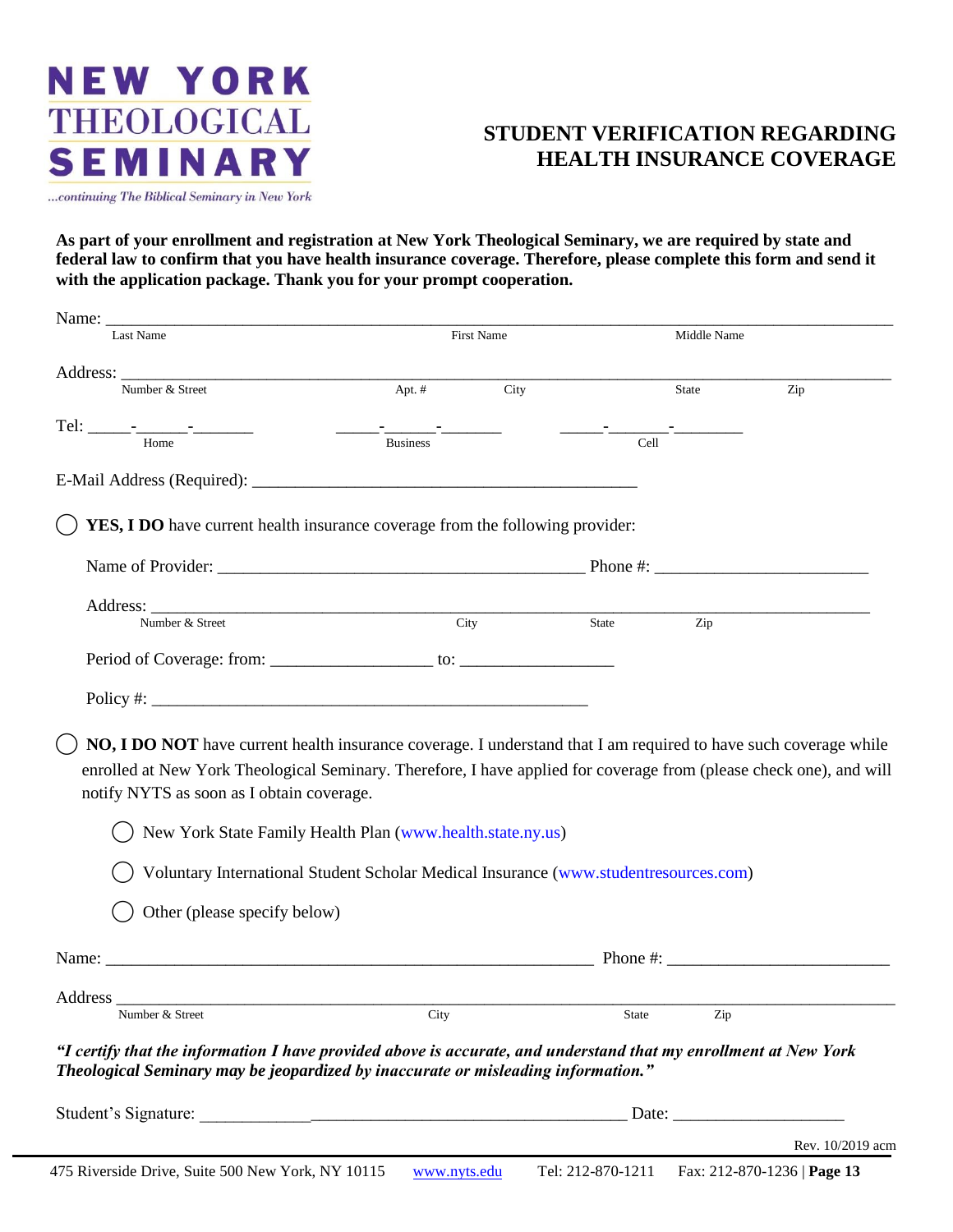

### **MENINGOCOCCAL MENINGITIS VACCINATION RESPONSE FORM**

New York State Public Health Law requires that all college and university students enrolled for at least six (6) semester hours or the equivalent per semester, or at least four (4) semester hours per quarter, complete and return the following form to Registrar's Office, New York Theological Seminary.

#### **Please read the following statements, check one box and sign below:**

- ( $\Box$ ) I have received the meningococcal meningitis immunization (Menomune™) within the past 10 years. Date received:
- ⃝ I read, or have had explained to me, the information regarding meningococcal meningitis disease. I will obtain immunization against meningococcal meningitis **within 30 days** from my private health care provider.
- ⃝ I read, or have had explained to me, the information regarding meningococcal meningitis disease. I understand the risks of not receiving the vaccine. I have decided that I will **NOT** obtain immunization against meningococcal meningitis disease.

| Number & Street | Apt $#$ | City | State | Zip |  |
|-----------------|---------|------|-------|-----|--|
|                 |         |      |       |     |  |
|                 |         |      |       |     |  |

**Adapted from NYS DOH form 8.4.03**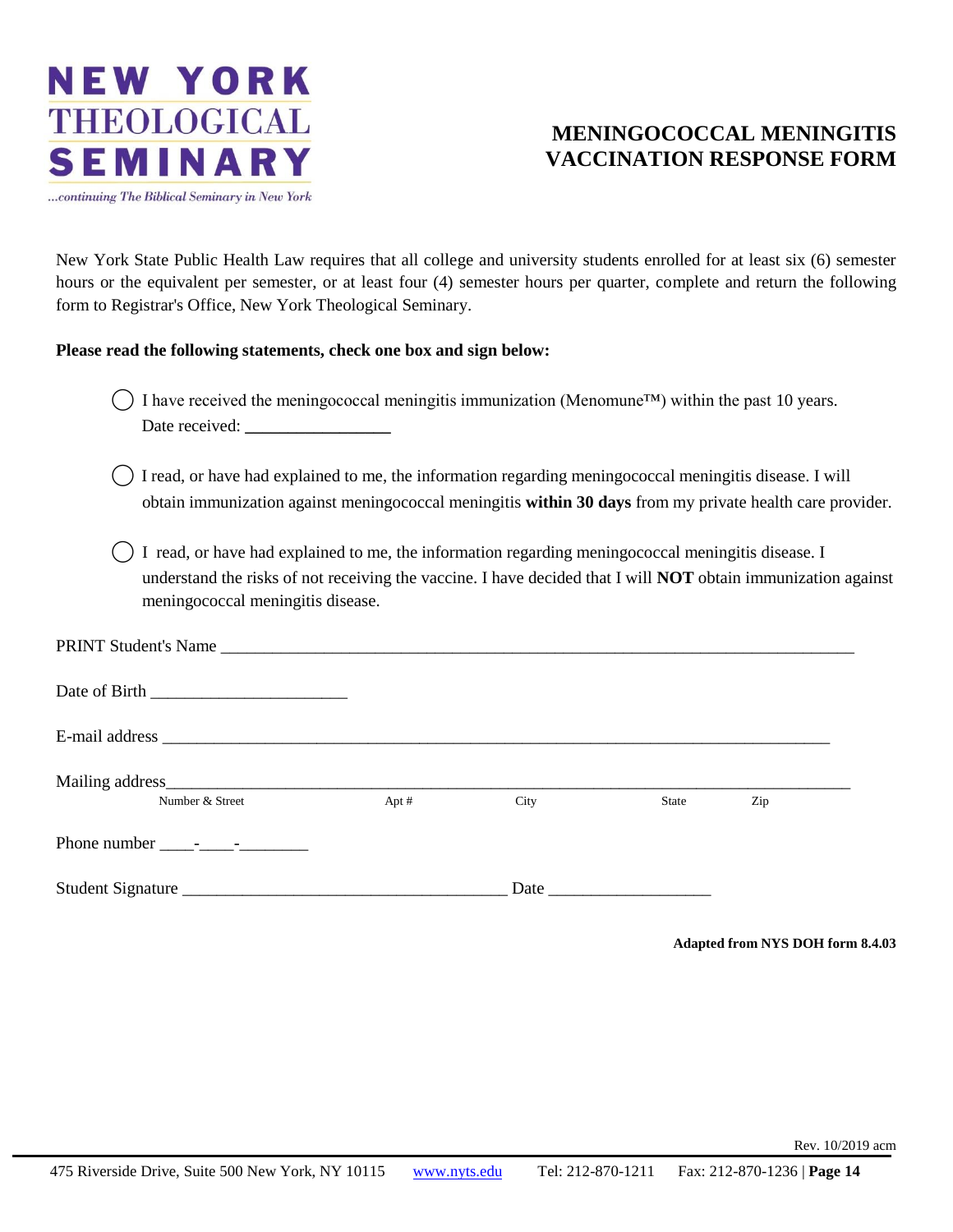### **APPLICATION CODES LIST**

#### **(Part 1 of 2)**

...continuing The Biblical Seminary in New York

#### **COUNTY CODE NUMBERS (New York State Residents Only)**

001 Albany 002 Allegany 003 Broome 004 Cattaraugus 005 Cayuga 006 Chautaugua 007 Chemung 008 Chenango 009 Clinton 010 Columbia 011 Cortland 012 Delaware 013 Dutchess 014 Erie 015 Essex

016 Franklin 017 Fulton 018 Genesee 019 Greene 020 Hamilton 021 Herkimer 022 Jefferson 023 Lewis 024 Livingston 025 Madison 026 Monroe 027 Montgomery 028 Nassau 029 Blank 030 Blank

031 Manhattan 032 Bronx 033 Brooklyn 034 Oueens 035 Richmond (Staten Island) 040 Niagara 041 Oneida 042 Onondaga 043 Ontario 044 Orange 045 Orleans 046 Oswego 047 Otsego 048 Putnam

049 Rensselaer 050 Rockland 051 St. Lawrence 052 Saratoga 053 Schenectady 054 Schoharie 055 Schuyler 056 Seneca 057 Steuben 058 Suffolk 059 Sullivan 060 Tioga 061 Tompkins 062 Ulster 063 Warren

750 Muslim

770 Non Denominational

910 Orthodox Presbyterian 920 Presbyterian Church (PCUSA) 930 Presbyterian Church in America (PCA) 940 Presbyterian Church in Canada 950 Reformed Presbyterian 960 Canadian Reformed Churches 970 Christian Reformed Church

800 Orthodox, Other 810 Assemblies of God

790 Orthodox Church in America

760 National Assoc Congregational Christian

780 Greek Orthodox Archdiocese of America

820 Church of God (Cleveland, Tennessee) 830 Church of God in Christ (COGIC) 840 Foursquare Gospel Church 850 Pentecostal Assemblies of Canada 860 United Pentecostal Church International 870 Associate Reformed Presbyterian Church 880 Cumberland Presbyterian Church 890 Evangelical Presbyterian Church 900 Korean American Presbyterian Church

980 Heritage Reformed Cong (USA/Canada)

990 Reformed Church in America

064 Washington 065 Wayne 066 Westchester 067 Wyoming 068 Yates 069 NYS Residents **County Unknown** 070 Out of State Students 071 Foreign Students 072 Unknown

Rev. 03/2016 LRB

Rev. 10/2019 acm

#### **DENOMINATION CODE NUMBER**

380 Byzantine Catholic Archeparchy Pittsburgh 390 Roman Catholic 400 Christian and Missionary Alliance 410 Church of God (Anderson, Indiana) 420 Church of the Nazarene 430 Christian Church (Disciples of Christ) 440 Christian Churches and Churches of Christ 450 Churches of Christ 460 Churches of God, General Conference 470 Evangelical Church in Canada 480 Evangelical Congregational Church 490 Evangelical Covenant Church 500 Evangelical Formosan Church 510 Evangelical Free Church of America 520 Evangelical Free Church of Canada 530 Interdenominational/Multidenominational 540 Jewish 550 Evangelical Lutheran Church in America 560 Evangelical Lutheran Church in Canada 570 Lutheran Church-Canada 580 Lutheran Church-Missouri Synod 590 Wisconsin Evangelical Lutheran Synod 600 Lutheran, Other 610 Conference of Mennonites 620 Mennonite Brethren Ch in N America 630 Mennonite Church Canada 640 Mennonite Church USA 650 Mennonite, Other 660 African Methodist Episcopal (AME) 670 African Methodist Episcopal Zion (AMEZ) 680 Christian Methodist Episcopal (CME) 690 Free Methodist Church 700 Independent Methodist 710 United Methodist Church (UMC) 720 Wesleyan Church 730 Missionary Church in Canada

O90 Other R10 Friends, Quaker R20 Religious Society of Friends S30 Salvation Army S40 General Church of New Jerusalem S50 Swedenborgian Ch, General Convention U60 Unitarian Universalist U70 United Church of Canada U80 United Church of Christ (UCC)U60 Unitarian Universalist U70 United Church of Canada U80 United Church of Christ (UCC)

#### 10 Advent Christian Church

- 20 Seventh-Day Adventist
- 30 Anglican Church of Canada
- 40 Episcopal Church
- 50 Reformed Episcopal Church
- 60 Anglican, Other
- 70 Associated Gospel Church of Canada
- 80 American Baptist Church USA
- 90 Baptist
- 100 Baptist Convention of Ontario and Quebec
- 110 Baptist General Association of Virginia
- 120 Baptist General Conference
- 130 Baptist General Convention of Texas
- 140 Baptist Missionary Association of America
- 150 Baptist State Convention of North Carolina
- 160 Baptist Union of Western Canada
- 170 Canadian Convention of Southern Baptists
- 180 Conservative Baptist Assoc of America
- 190 Convention of Atlantic Baptist Churches
- 200 Cooperative Baptist Churches
- 210 Fellowship Evangelical Bapt Ch Canada
- 220 General Assoc of General Baptists
- 230 General Assoc Regular Baptist Churches
- 240 General Bapt State Convention N. Carolina
- 250 Independent Baptist
- 260 National Baptist Convention
- 270 N American Bapt Conference
- 280 Progressive National Baptist Convention
- 290 Seventh Day Baptist General Conference
- 300 Southern Baptist Convention
- 310 Union d'Eglises Bapt Francaises Canada
- 320 Brethren Church (Ashland, Ohio)
- 330 Brethren in Christ Church
- 340 Christian Brethren (Plymouth Brethren) 350 Church of the Brethren
	-
- 360 Fellowship of Grace Brethren Churches 370 Buddhist

475 Riverside Drive, Suite 500 New York, NY 10115 www.nyts.edu Tel: 212-870-1211 Fax: 212-870-1236 | **Page 15**

740 Moravian Church in North America